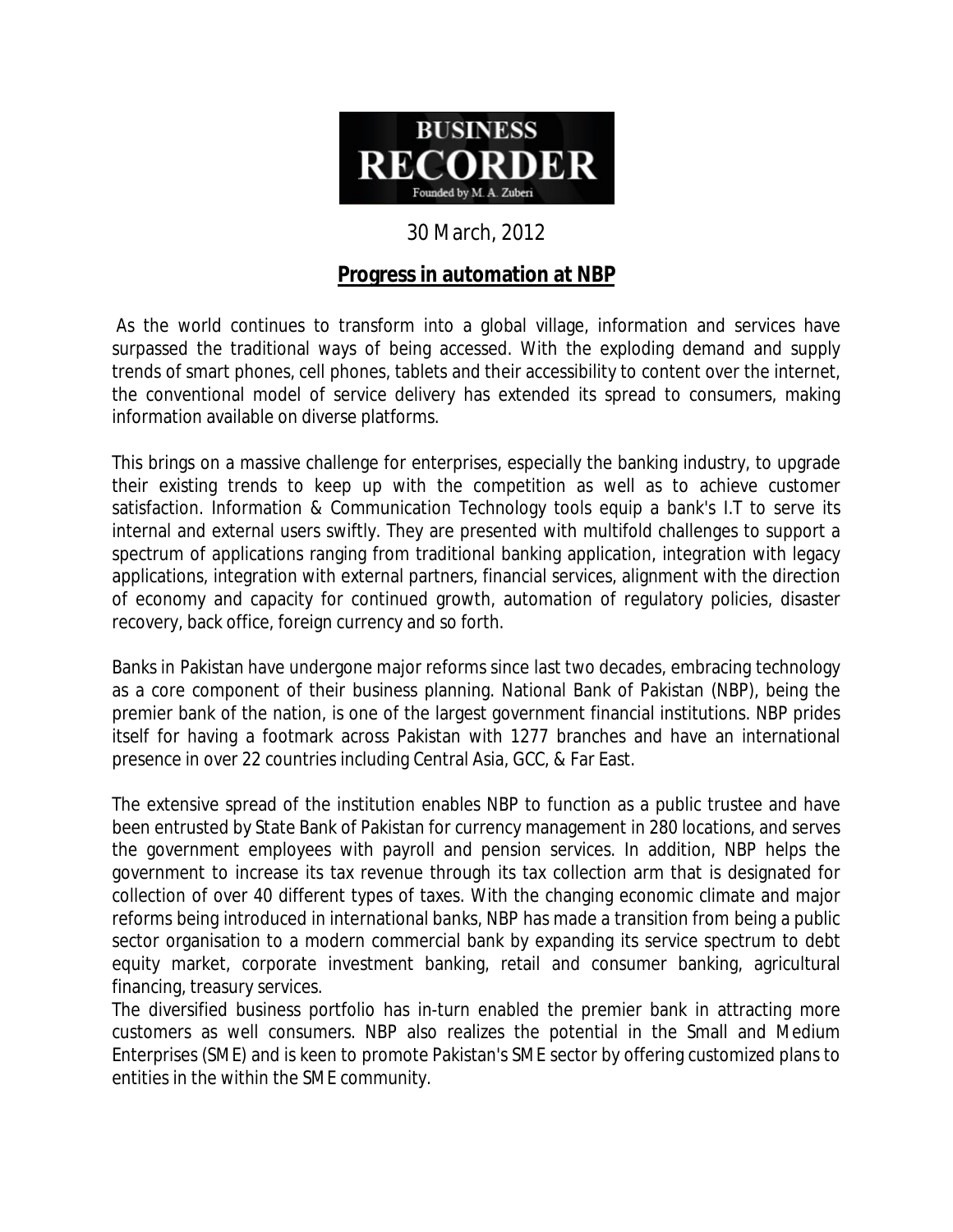National Bank of Pakistan has developed a wide range of consumer products, to enhance the business and cater to all classes of the society. These include NBP Karobar, NBP Advance Salary, NBP Saiban, NBP Kisan Dost and NBP Cash n Gold. It has taken various measures to facilitate overseas Pakistanis to send their remittances in a convenient and efficient manner.

Over the years, a number of initiatives have been taken pertaining to institutional restructuring, changes in policies and procedures, in internal control systems profile with special emphasis on corporate governance, adoption of Capital Adequacy Standards under Basel II framework, advancement in the technology infrastructure and developing human resource pool.

The restructuring has led the way of reforms, aligning its business processes with technological insight, stressing upon automation and I.T service delivery in particular. Enhancement in technological scope of the bank has helped in assisting internal customers in achieving their corporate objectives and providing greater business stability through service excellence.

Technology leaders at NBP work relentlessly investing a considerable amount of time in planning out technological advancements based on resource planning and allocation, while constantly reviewing the milestones against the deadlines set mostly at the beginning of each year. The realization of such milestones becomes very challenging with varying regulatory & compliance policies, continuous growth of business, emerging information security threats, evolving technology trends and above all, due to the geographical spread of the premier bank!

With businesses spreading beyond domestic boundaries, entities' need support in most remote part of Pakistan. NBP has established an extensive network of support centers and branches across the country to provide services and support to enable its clients to meet their mission critical business goals.

Our nation-wide footprint attributes NBP as one of the few banks, which has standardized COSO/ COBIT policies for implementing technology, in Pakistan which can develop responsive support services in major cities and reach out to distant areas of country equally well and provide highly skilled pool of technical experts where no IT support is available.

NBP enjoys the pride of having a network close to 1100 online, securely interconnected branches across Pakistan, while the objective is to achieve 100% online branches within the first half of 2012 enabling our nearly 6 million customer to withdraw or deposit from any branch/location as well as avail the ATM/ Debit card facilities. This translates into enhancement in managing payments for its customers carrying out business transactions safely to even the remotest areas with minimum latency.

No business can survive without customer satisfaction. To achieve superior customer gratification, NBP has taken an array of initiatives to keep in par with the competitive ecosystem of the industry. In this context, 260+ ATMs have been deployed and are operational until now, while installation of another 300 ATMs project, Internet banking, SMS alerts and Mobile banking is still in progress.